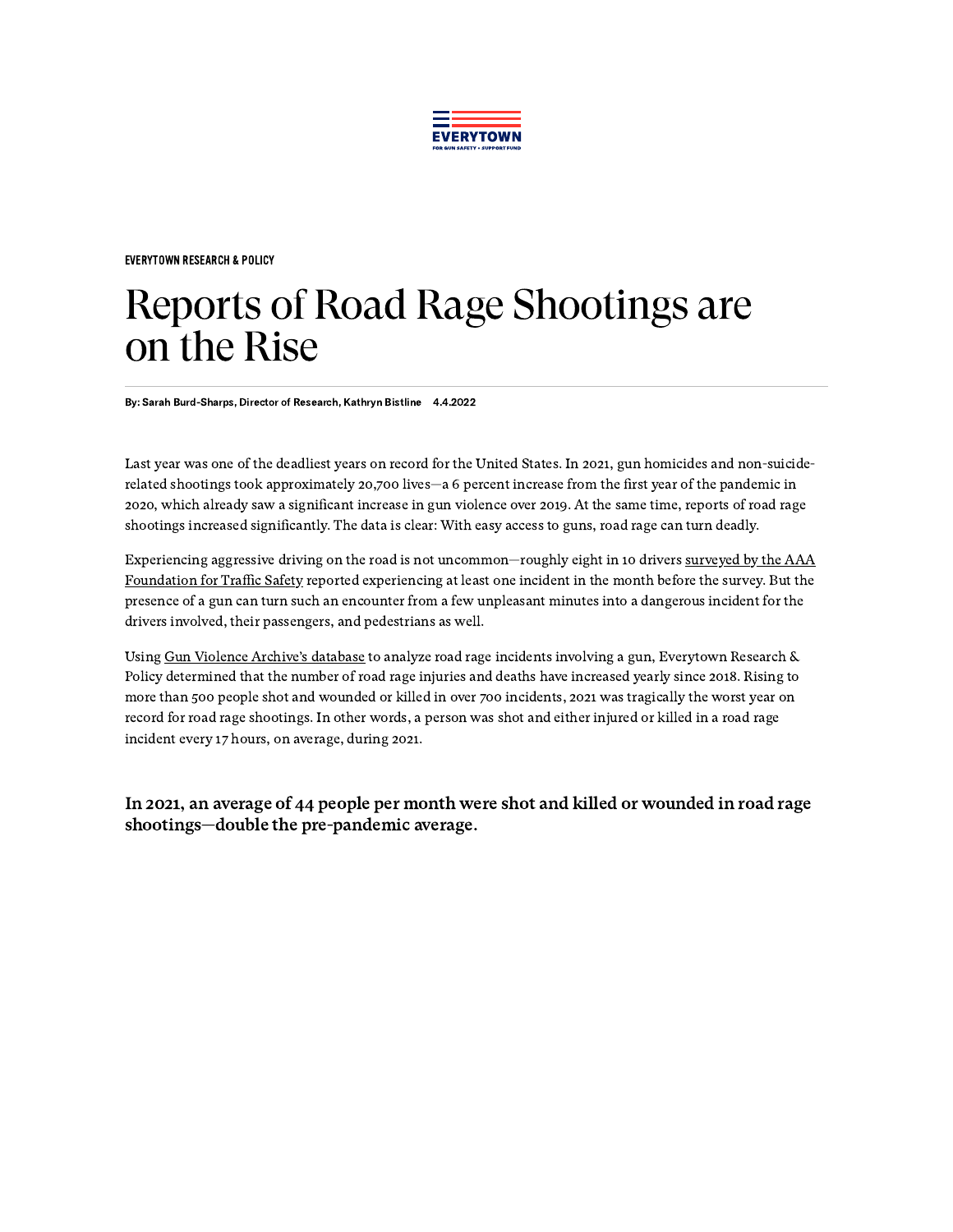

Source: Everytown analysis of Gun Violence Archive data (accessed March 23, 2022).

Between 2016 and 2019, there were an average of 22 people shot and killed or wounded in road rage shooting incidents each month. In 2020, this jumped to 34. It rose even higher in 2021, reaching 44 gun deaths and injuries from road rage incidents in an average month—double the pre-pandemic average. Over the same period, the proportion of road rage incidents that resulted in gun injury or death increased.

## From 2016 to 2019, roughly one-third of road rage incidents involving a gun resulted in injury or death. By 2021, nearly two-thirds did.

| Year | Road Rage Incidents With a Gun | % of Incidents Resulting in Injury or Death |
|------|--------------------------------|---------------------------------------------|
| 2016 | 610                            | 34%                                         |
| 2017 | 659                            | 34%                                         |
| 2018 | 642                            | 33%                                         |
| 2019 | 694                            | 39%                                         |
| 2020 | 702                            | 49%                                         |
| 2021 | 728                            | 62%                                         |

Source: Everytown analysis of Gun Violence Archive data (accessed March 23, 2022).

## COVID-19 introduced new stressors into people's lives.

We don't definitively know what is driving this increase in road rage shootings, but the pandemic and its continuing effects have brought all kinds of new stressors into people's lives and exacerbated underlying ones. During the pandemic, we also saw record [increases](https://everytownresearch.org/report/background-check-loopholes/) in gun sales and a national increase in shootings. This data